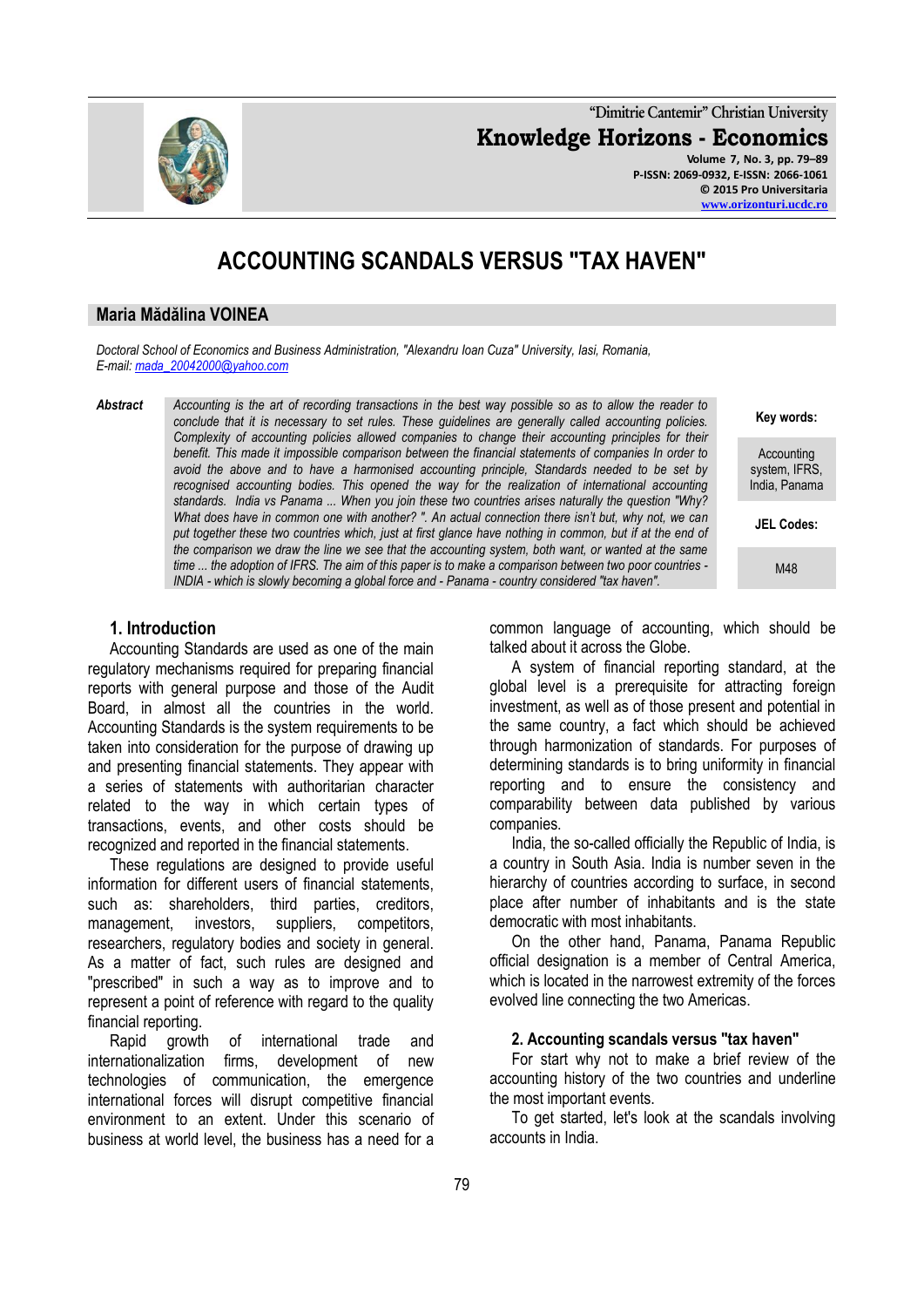The scandals involving security and financial ones have led to the manipulation of large amounts of cash, increasing the market values and the emergence of Sensex. Even if the financial markets have regulatory authority to ensure that the activity is legal, failed to achieve good corporate governance in a certain percent.

So if we speak about India we can't get over the most serious scandals accounting:

 $-$  First of them was carried out by the president of the company CRB Capital Markets Limited, Roop Bhansali, in the year 1996, which has been accused by subtraction of 12 billion Indian Rupee. CRB was accused that used the BSI accounts to steal from bank's funds, with the precise reasons that collect mandates for interest, and that ensure reimbursement. The fraud caused losses of both United Trust of India (UTI) and Gujarat government.

 $-$  In the same year took place ITC - Chitalia's Fera Violation and it has been estimated that there has been a fraud of approximately 80 million dollars. In June 1996 the investigation started with regard to export transactions between ITC and the group of companies Chitalia (TSE Fibres) between 1990-1995. Chitalia and more directors of the company, including the president ITC KL Chugh were retained, but release later on bail. ITC have asked for damages of 15 million dollars on the one hand while Chitalia asked for 55 million dollars, which was claiming that ITC was due to them.

 $-$  In 1998 Harshad Metha, made a return after deception in 1992, by a number of different tips written on a web site as well as in different newspapers about the capital. The result was the collapse of GLP, Videocon and Sterlite. This has resulted in the opening of illegal trading system in the middle of the night by officials BVB to resolve this problem.

 $-$  Ketan Parekh a brocker of Mumbai a great loans from Global Trust Bank on fusion period with United Trust of India. He received a loan of 250 tens of millions of Indian Rupee from president of Global Trust Bank, Ramesh Gelli, which they have been asked to give up the function later. This "fake scenario" to those of the Global Trust Bank, EEZ Telefilms, HFCL, Aftek Infosys, Lipin Laboratories and Padmini Polymer. Share price undertakings referred to increased during this maneuver. Investors who had bought shares at prices very large they believed that those were real prices on the market. Not long after discovering fraud in the period 1999-2000, market prices have fallen up to actual value. Investors have suffered losses very large. Even banks were faced with high losses. Ketan Parekh was arrested in 2002.

 $-$  Home Trade company was launched in 2000 with an advertising campaign expensive worth 24 million tens Indian Rupee, made with the aid of numerous celebrities such as Hrithik Roshan, Sachin Tendulkar and Shahrukh Khan. Eight banks cooperative societies, such as Valsad People's cooperative Bank and Navsari co-operative Bank in South Gujaratul have lost in total 80 tens of millions of Indian Rupee because of bad investments made by Home trade. This loss has been implemented and on account of fraud made to the enterprise EPF, management, 8 million Indian Rupee. Losses amounting to a huge sum of 6000 tens of millions of Indian Rupee. Sunil Chedar, president Central co-operative Bank in Nagpur city was arrested for breach of the rules to invest in government bonds as well as for falsification of documents. Executive Director Home Trade, Sanjay Aggarwal was sentenced in absence because he has been suited, but later was taught in Nagpur.

 $-$  In the year 2003 DSQ software company has been accused of shady acquisitions and biased distributions made during the period 2000-2001. The amount involved is of 595 tens of millions of Indian Rupee that was the reason for which the president Dinesh Dalmia was arrested in 2006 and even now serving his prison sentence.

 $-$  In 2003 all directors of Nagariuna Finance promoted by KS Raju, was accused of breaking obligation to return about 100 thousand million Indian Rupee depositors for the period 1997-1998. In December 2003 NFL might pay only 54,8 millions Indian Rupee in total debt.

- Ramalinga Raju former president and the executive director of Sathyam, the so-called Enron of India admitted that he manipulated the balance for many years in a row to show inflated profits and assets huge fictitious values. Fraud has been estimated 960.6 million to tens of millions of Indian Rupee, one of the biggest fraud committed in 1996. Ramalinga is now in prison for committing fraud, deception and false.

About the biggest fraud in India to talk about more... Many of Indian financial circles are appalled by the fact that the biggest corporate fraud has escaped unnoticed by so many years. She brought into discussion levels of corporate management in India and put a stain on what other date was shining Indian industry "overseas". Everyone was amazed at how Ramalinga, former head of Sathyam computer has been able to do under the nose of all a fraud of billions of dollars.

Indian investors in shares have been amazed by the letter published by Raju, by which he confessed mistakes and admitted he "pulled ropes" for that financial statements to show very well in the previous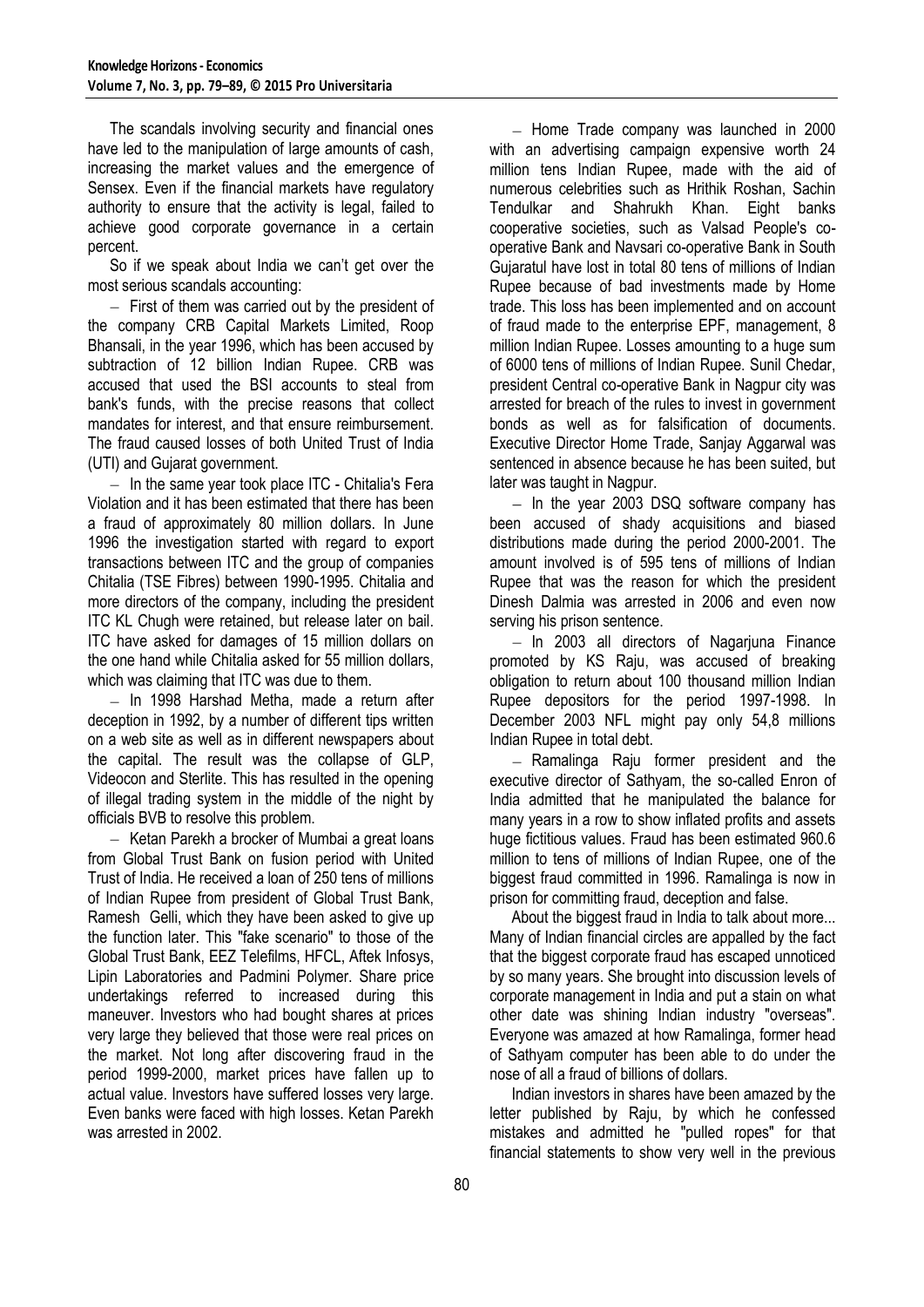years. The scandal has affected conversion to stock exchanges. Sathyam shares have fallen as a result of such news by 75 %, pulling down also the main market values in India with 7 %.

In his letter to the shareholders, says that he tried to cover losses at Satyam and that it has been so caught up in a vicious cycle of lies and debts. He compares this attempt to hide losses of investors and shareholders with a situation where "riding a tiger, you don't know how to lower without being eaten". Analysts have come to the conclusion that the fraud was carried out by handling the cash-flow, it can be one of the reasons for the deception may not have been easy to detect. All believe that the rush for huge profit and desire to keep up with the growth rates of the industry, with high speed level, from India, of 50 billion dollars was behind his motivation to increase the accounts from his company.

On the other hand Panama is considered as "tax haven".

History of "fiscal paradise" shall take birth in ancient Greece, where, in order to get rid of tax of 2 % on imports and exports, the traders moved in neighboring islands. In the Middle Ages, London was exempt from all taxes.

Around 1600s, Flanders represented a true "tax haven", because its ports traders had the fewer restrictions, and in 1889 one of the largest banks in Canada, Bank of Nova Scotland, its agencies fault in the Caribbean and in Jamaica to allow customers to benefit from the advantages of tax and financial operations in international trade.

This policy would encourage investment and competition and ensure profitability, tax advantages, privacy, as well as the investment diversification of a company. A specific state is "tax haven" if, by its tax laws favor the opening of offshore companies which should carry out their commercial activity outside the borders of the country.

Tax haven is divided into five types: there is a choice here the residence for tax purposes, the place of installation of the work base, you can live here, you can make money or you can get citizenship. These countries addressed to all individuals or legal persons, or both at the same time. Countries considered to be tax havens represents a place of refuge for all types of companies in order to enable the recipients to reduce and even to suppress totally duties to which they are subjected, in full observance of the law and in a manner virtually impossible to control by tax services in the mother country.

In the world there are approximately 70 tax havens. Some of them, after they were gone, as is the case

Lebanon, they come back from their own ashes. Others as it is Switzerland are in danger of extinction or are gone soon, such as Hong Kong. In other places are born new havens. Hot Topic by excellence, tax havens are sometimes "from beat of gunpowder" and wellknown by tourists: Andorra, "conquer" once in addition, Austria is famous for bank secret, and even Monaco or Gibraltar.

Others are at the same time true safe havens for holiday, for example The Caribbean Archipelago include a large number of states with a privileged taxation, the Caimans Islands possesses a bank for every 60 residents.

Legal and financial structures which are essential, sometimes complex, held until recently, small and medium entrepreneurs away from the use of tax havens. But constraints of more and more of the heavy excessive taxation of certain states, pushing even those who have limited resources to use laundry tax to protect their income.

"Laundry tax" can be classified into three categories, according to the system of taxation of them:

- Countries where incomes abroad are exempt from total income tax, paying only an fixed annual fee - Virgin Islands, Belize, etc.

 $-$  In other countries tax basis is not profit, but the share capital. For example, offshore company "Stiftung" registered in Lichtenstein due to a tax equal to 0.1 percent of the share capital, but not less than 1,000 Swiss francs.

 $-$  Linear taxation system - regardless of profit realized value should be a fixed percentage. The best known tax haven that uses this system is Cyprus, where offshore companies pay a tax of 4.25 percent out of the profits.

In conclusion, the "laundry tax" may be used for making big profit, for the protection of property, and to get rid of too many taxes.

Advantages having activity in a tax haven:

 $-$  In certain countries benefits are taxed in the vear immediately following their completion of, the tax being calculated on the entire national and foreign benefits. This allows companies that have subsidiaries abroad to delay taxation, which is therefore subject to repatriation benefits.

- Laundry tax is often used to conduct transactions of patents, trademarks and manufacturing processes, which are intangible assets.

Using a tax haven facilitates development and putting into circulation of commercial documents justifying compliance with trade regulations.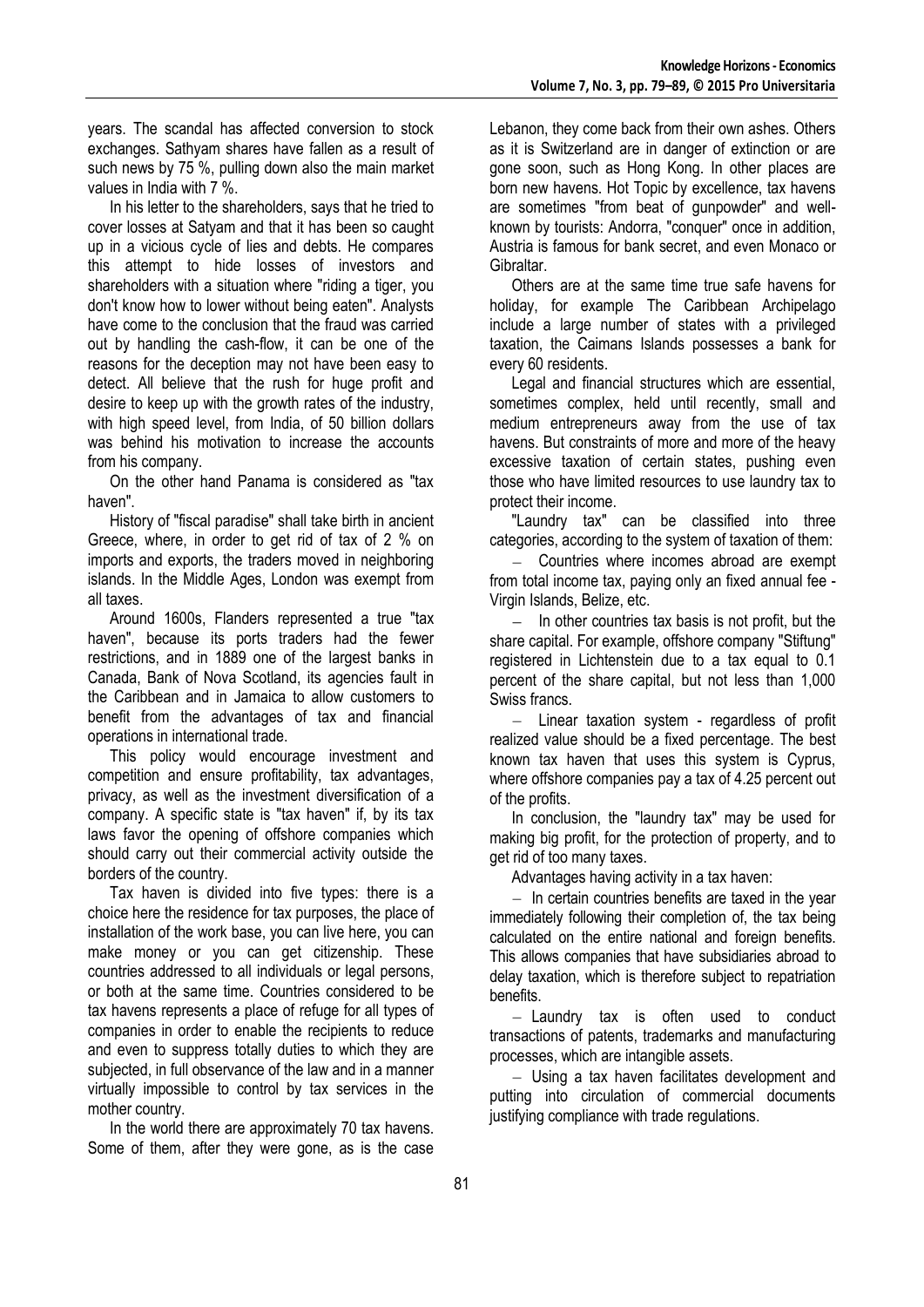$-$  Investment to be carried out under cover of a tax haven no longer causes taxes on hidden reserves in the case of their leasing.

- Accounts in convertible currency and banking secret can make managers obligations easier during the period of fluctuation for the currencies and of taxes on interest.

 $-$  Establishment of a subsidiary in a tax haven provides more streamlined and an increased discretion in management.

 $-$  A subsidiary in a tax haven can be used by a company as a point of purchase for its own goods. The goods are resold to the factories from abroad taking advantage of the tax cut results, without losing the benefit of sale.

 $-$  Purchase of equipment at the local market price through a subsidiary implanted in a tax haven allows to realize non-taxable benefits.

- Captive insurance companies are used by multinational companies encouraged to become their own insurers, thanks to substantial insurance market costs (in addition, the reserves of insurance are not deductible from taxable profits), as well as by insurable character of some of their activities. Captive insurance company may also become a way for the financing of mother-firm investment.

 $-$  Captive banks are bodies set up for the needs of a group of individuals. They have the status of the bank non-residence and may carry out operations of any kind, with the exception of those involving residents in the countries in which they are installed.

From the point of view of bookkeeping requirement, offshore companies can be classified into two categories:

 $-$  Companies which are not bound by the law of that tax haven to keep accounting, being instead required to pay a fixed tax per year (Bahamas, Belize etc).

- In other tax havens offshore companies are required to keeping records. For example Ireland, Cyprus, Uruguay, Panama, etc. many times should be hired a resident accounting expert in the country in which the company has been registered. Completion of these legal obligations involves additional costs (sending invoices, receipts and statements of account, etc.).

It is very important to specify that in the "laundry tax" shall apply either legal system Anglo-Saxon bloc or the continental legal one. Legal System Anglo-Saxon bloc is characterized by a high flexibility, especially in the Caribbean. For example, to the Bahamas, standard subscribed share capital of the company is 5,000 dollars, but stunning is the fact that it doesn't have to be paid back in full, sometimes even is not paid at all. So these companies could be established formally, without to have a cent paid-in share capital. In continental legal system, the size of capital stock and how to make it available to the firm is strictly regulated.

Being considered as a "tax haven", firms which develop on its activities in the territory of such State shall enjoy the benefits characteristic of such areas, but are required to keep the business accounts.

There is also a negative part to "tax havens"...

"Tax haven", as well as Panama have been and remain a manner as soon as reliable to bypass excessive taxation of certain countries and how long will be significant differences in fiscal legislation between states, they would prosper. Consultancy and intermediary companies which have offshore companies in these "tax oases" know all the legal gates by which their customers can get maximum benefit, and are kept up to date with the changes in international law that might limit use of these means, adaptability being the keyword in the business.

The great majority of the investors that constitutes offshore companies seek only a tax scheme more "gentle" but there are also criminal organizations found in tax haven an important tool for money-laundering of illegal business, reaching such a high enough level of legality, enough to not get in the viewfinder of the authorities from their mother countries, or enough to avoid permanent intrusion in "their business".

The idea that becomes detached from analysis of work offshore companies is that if they are to take advantage of it should be that the person concerned should have a level of income high enough to permit payment of the duties of "fiscal paradise question". It is interesting to note that in most tax havens, as the income gets bigger in these countries, the related charges are reduced as weight in the total income, a situation that encourages additional flow of money, "sacking" countries with excessive taxation, poor them eventually gross domestic product (GDP). Thus, a businessman with some experience in international trade, well-informed and without aversion to risk may also lay the foundations for a real financial empire starting with only a company offshore.

In 2000, together with other 34 countries, Panama has been included by the Organization for Economic Cooperation and Development OECD, on a list of countries considered, by the agency of "tax havens" that, since their actions of taxation does not meet their expectations. The label of "tax haven", was not only offensive to the country, but Panama has tried to keep the profit margin by foreign investors' confidence to invest although this is not considered to be a favorable environment for trade with the rest of the world.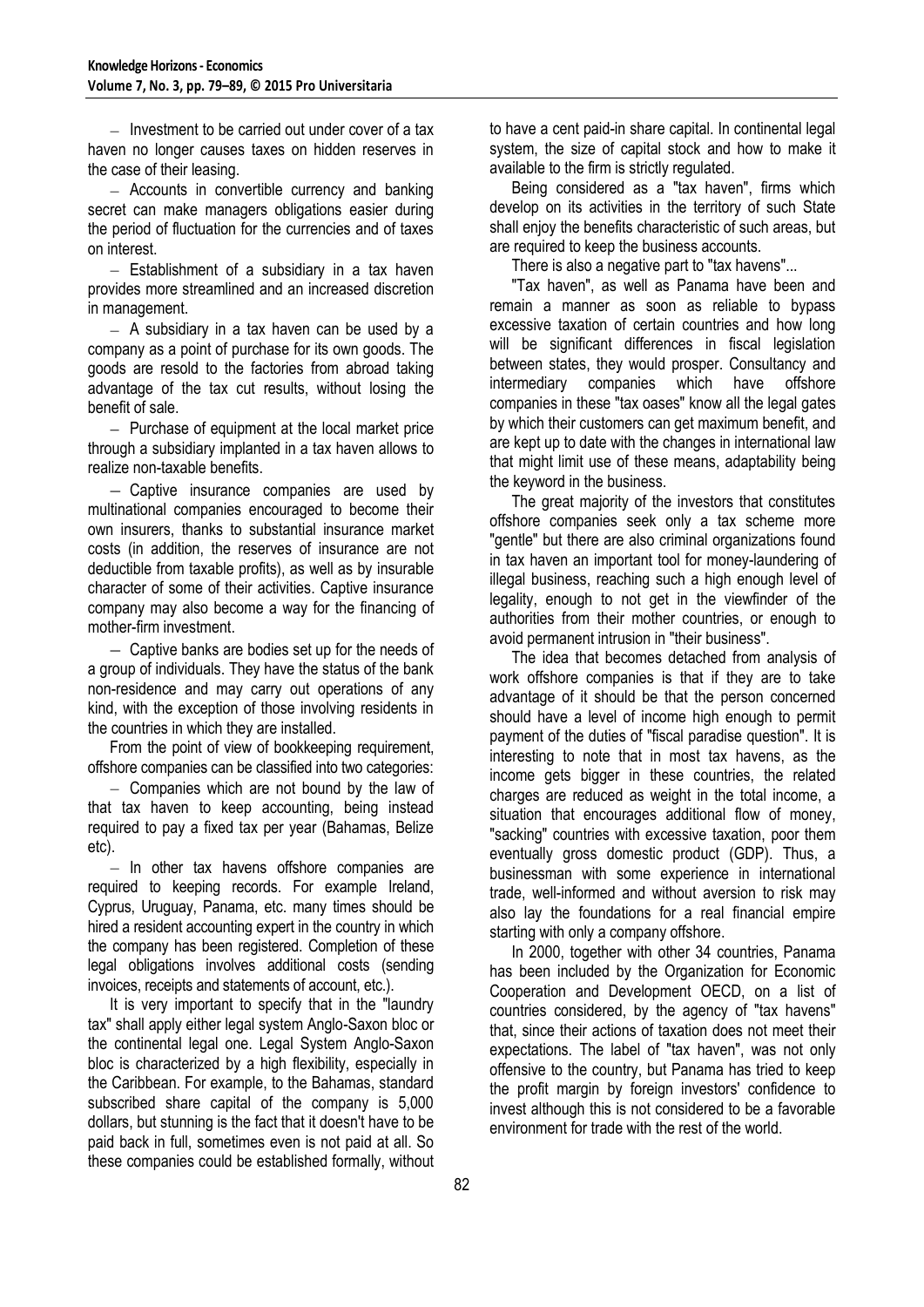Conscious of the negative effects of such status, attempts have been made to improve the situation of threat of OECD, carried out in 2001, with the inclusion in this list. In 2002, the government of Panama has expressed willingness to accept principles of "transparency and effective exchange of tax information", promoted by OECD. Two years later, Panama has been invited to participate in the discussions to clarify the situation and the conditions for the recovery of confidence in the accounts and taxation in this country.

In 2010 the situation has started to change. And in 2011, declined and persistence of the negotiation team in Panama, made up of well-trained professionals with a particular reputation OECD were convinced that in a period of 15 months, Panama will be deleted from this list. During this time, Panama has signed 10 treaties to avoid double taxation and an agreement for cooperation and exchange of information in tax matters, the latter with the United States of America. Current Treaties have been concluded with Italy, South Korea, Mexico, Barbados, Spain, the Netherlands, Belgium, the Netherlands, Qatar, Luxembourg, Portugal and Singapore.

As regards the impact of the agreement it is necessary to state that there has been additional foreign investment in Panama in 2010, 2.362.000 dollars, out of which only 16% of them have come from the United States and the rest from other nations around the world. Panama understood that the United States was the partner of marketing from the beginning and that this agreement will expanding the possibilities of economic and development growth, and that Panama will never be able to fill this empty by herself.

Having said that, you must understand that the mission of negotiating of Panama goes beyond the simple negotiation with the countries referred to, because it is desired to have the legal system properly for the future, without weaknesses, which in 2001 have led to the inclusion Panama on the list of "tax havens", and that is why made the effort to convince the nation of the importance and the transparency in the financial management.

So that's how it proves that Panama fulfils its commitment to implement national strategy for the defense of international and financial services, which is aimed to promote continuously reinforce and development of the sector, and to allow to create a favorable environment for investment, to facilitate international trade, in order to avoid double taxation on the same income and tax evasion, and to confer on security and certainty investors who decide to invest in Panama.

#### **3. Accounting Systems in India and Panama up to IFRS**  *India*

Accounting Standards in India issued by ICAI have legal recognition by the law on commercial companies, 1956, under the terms of which each company is forced to comply with the standards of the accounting and statutory auditors from each company are obligated to report if Accounting Standards have been complied with or not. Also, we are talking here about regulations for insurance and Development Authority (IRDA) (preparation of the financial statements and auditor's report insurance companies).

Regulations 2000 require insurance companies to follow Accounting Standards issued by ICAI. Securities Exchange board of India (SEBI) and Reserve Bank of India also requires compliance with Accounting Standards issued by ICAI from time to time.

Disclosure accounting policies: accounting policies relate to the accounting principles and specific method for the application of these principles adopted by the companies in drawing up and presenting financial statements.

Stock Assessment: the objective of this standard is to define the method of calculation of the stocks/stock cost, to determine the value of the closing stock/inventory at which inventory is to be shown in the balance sheet until it is sold and recognized as revenue.

Cash flow statements: cash flow statement is the source of the additional information for the user of the financial statements. This shows the situation of cash flow of input and output. This statement shall evaluate company's capacity to generate cash and to use cash. This situation is one of the tools for assessing enterprise liquidity and solvency.

Quotas and events occurring after balance sheet date: In drawing up the financial statements of accounts of a certain company, shall be carried out following accrual accounting and prudent accounting policies to calculate profit or loss for the year and to recognize assets and liabilities in the balance sheet. The provision shall be made for all known debts and losses even for those debts/events, which are likely. Professional judgment is necessary in order to resolve future events when they occur and, therefore, unforeseen issue and how you shall keep accounts appears. The objective of this standard is to prescribe accounting for events occurring after balance sheet date, but before the balance-sheet date of approval by the Board of Directors.

Net profit or net loss for the period, prior period items and changes in accounting policies: the objective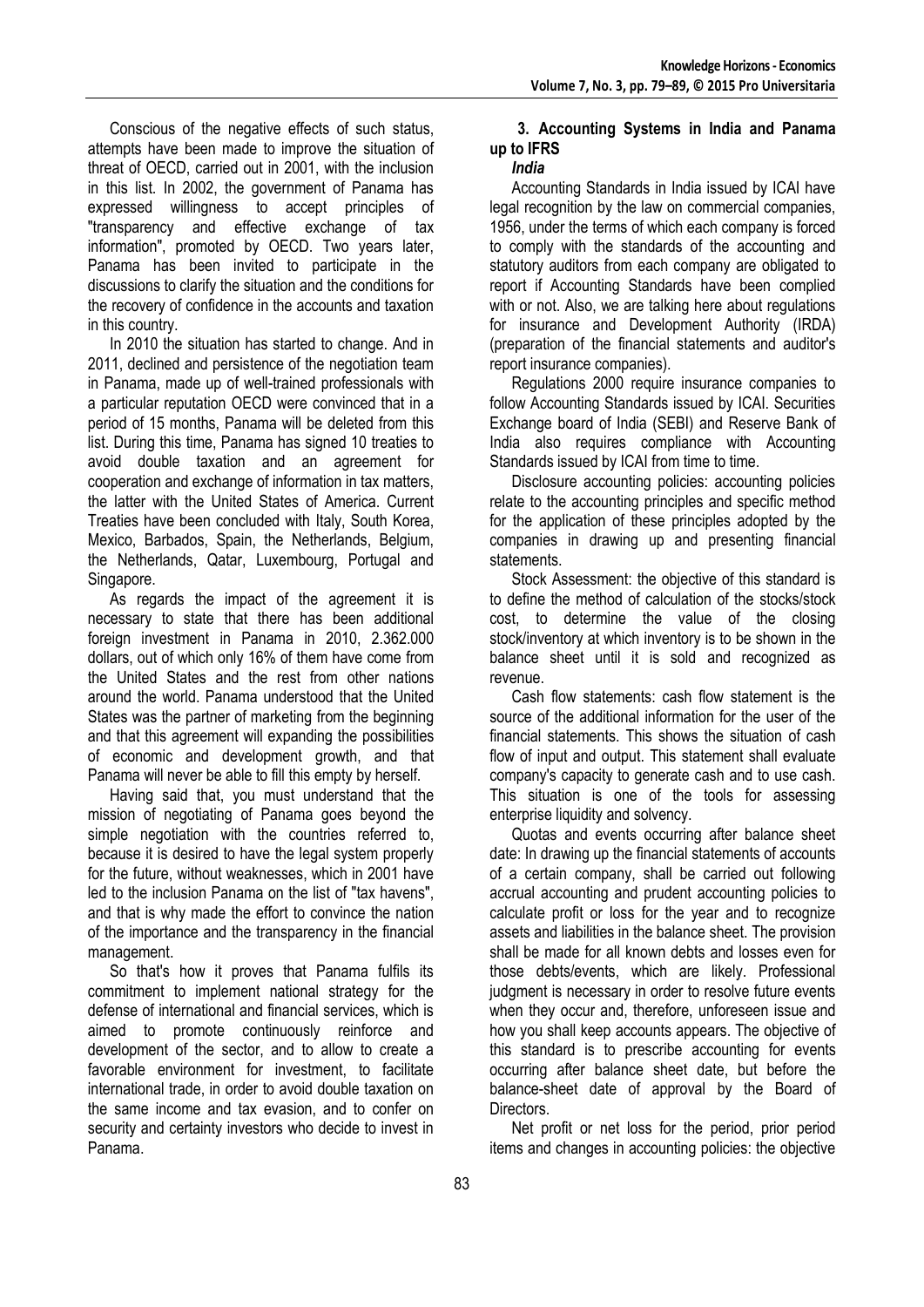of this accounting standard is to prescribe criteria for certain items in the profit and loss account, in such a way that comparability of financial situation can be improved. The profit and loss account as a periodic statement refers to the elements of income and expenses within a specified period. This accounting standard, it is also in charge of the accounting policy change, accounting estimates and extraordinary items.

Accounting depreciation: is a measure of wear, consumption or other loss of value of a depreciable asset, resulting from use or the time passing. Depreciation is nothing than the distribution of the total cost of assets on the full useful life.

Construction contracts: the accounting of long-term construction contracts involves the question about the time at which the income should be recognized and how incomes may be evaluated in the buyer's book. Having regard that the duration of the construction contract is long, the activity of the start of the building works starts in a year and end after 4-5 years or thereabouts. Therefore, the question is how to be determined the profit or loss value of the construction contract by the contractor. It might be two ways to determine profit or loss: based on the percentage of completion of the year-to-year or upon completion of contract.

Revenue recognition: the standard explains when the revenue should be recognized in the profit and loss and also lays down the conditions under which revenue recognition may be deferred. Gross income means abundance of cash, received or other considerations which arise in the course of ordinary activities of companies, such as the following: - the sale of goods, the supply of services, and the use of resources by other companies in different companies, dividends and royalties. In other words, the level of income is a tax carried out by customers / buyers for goods supplied or services rendered.

Accounting for fixed assets: It is an active: - if it took place with the intention of being used for purposes of producing or the provision of goods and services. Are not held for sale in normal course of business. We would have been expected to be used for accounting period more than one year.

Effects of changes in foreign exchange rates: The effect of the Changes in the exchange rate shall be applied in the field of accounting period beginning on or after 01-04-2004 and is mandatory in nature. Having regard to effects of changes in the exchange rate, undertakings must submit the following aspects:

 $-$  Amount difference in exchange rate changes included in net profit or net loss

Amount gained in reserve currency conversion

- Restoring balance of opening and closing with the foreign exchange reserve.

The accounts government subsidies: subsidies are government aid granted by the Government, in the form of cash or in kind from a firm in exchange for certain conditions in the past or future. The Government which cannot be assessed as is reasonable is excluded from government subsidies. These transactions with the Government, which cannot be distinguished from normal commercial transactions of the enterprise, are not to be considered as government subsidies.

Accounting for investments: Such assets shall be held for income earned by way of dividends, interest and lease, for the purposes of assessing capital, or for other benefits.

Accounting for merger through fusion: This accounting standard does not apply in the cases for the purchase of shares when a company acquires share by another company and the company purchased is not dissolved and separated entity continues to exist. The Standard is applicable in the case if the purchased company is dissolved and separate entity has ceased to exist, the purchasing company continues with business of the company acquired.

Employee Benefits: Accounting Standard has been reviewed by ICAI and shall be applied in relation to accounting periods beginning on or after 1 April 2006. The scope of the accounting standard has been extended to include accounting benefits for workers in the short term and benefits.

Borrowing costs: companies make loans to purchase, build and install the fixed assets and other assets, these assets shall take time to be useful or saleable, therefore, company bear interest (the cost per loan) to acquire and build these assets. Standard lens accounting is to prescribe cost treatment debt burden (interest + other costs) in the accounts, if the cost of a loan should be included in the cost assets or not.

Segmental reporting: an enterprise needs in many products or services and operate in different geographic areas. More than one of the products / services and their operations in different geographical areas are exposed to different risks and results. Information on more than one of the products / services and their exploitation in different geographical areas are called information on segments. Such information is used to assess the risk and the result more of the products/services and their exploitation in different geographic areas. Such disclosures shall appoint segmental reporting.

Disclosure of transaction with related parties: at times, business transactions between related parties lose their office and the character transactions.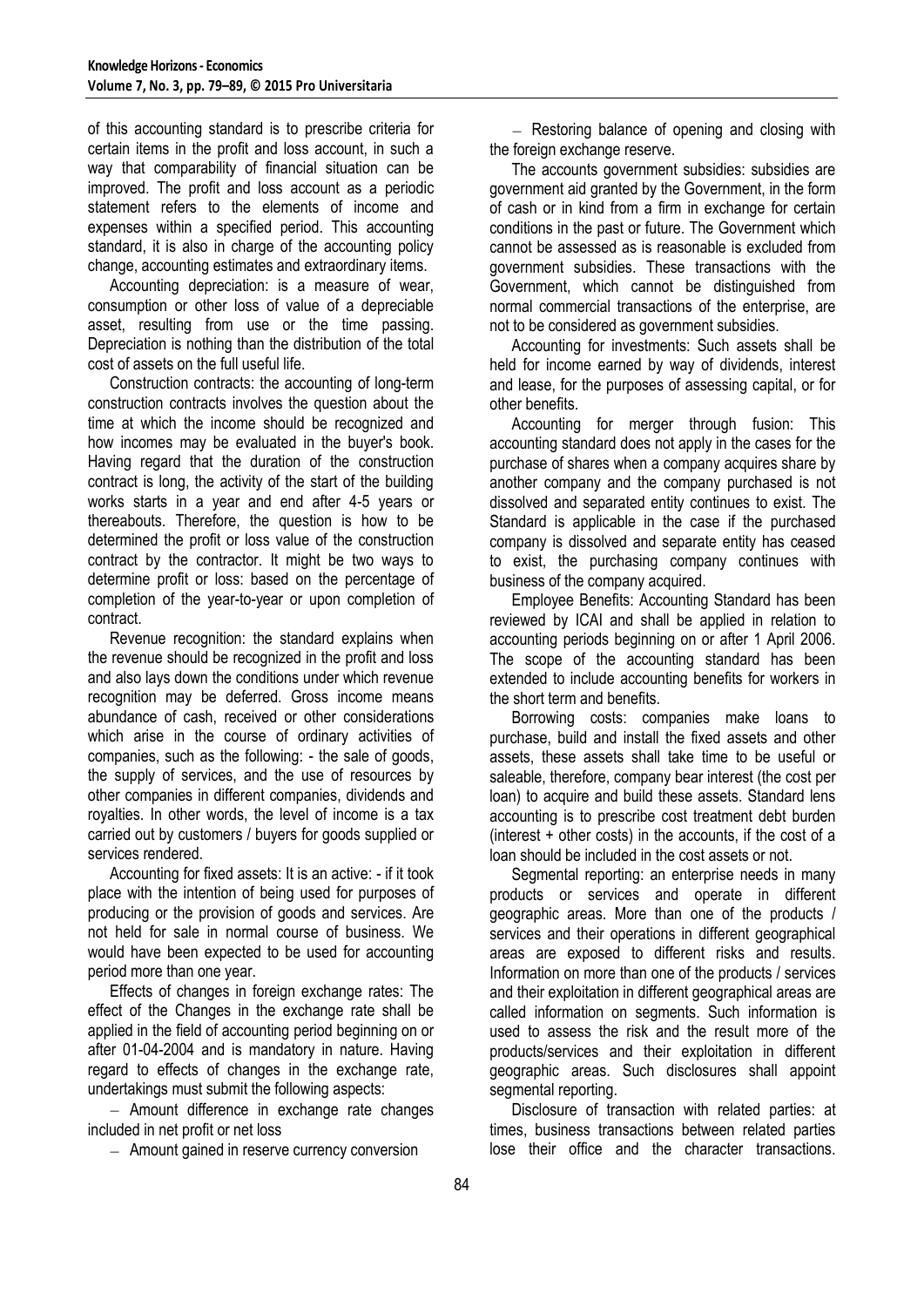Relationship with related parties affect the volume and the decision of a company for the benefit other company. Therefore, disclosure of the transaction with related parties is essential for understanding of financial performance and financial position of the company.

Accounting for the leasing contracts: leasing is an arrangement by which locator gives the right to use an asset for certain period of time in which to lessee on rent. This involves two parts, a locator and the inhabitant and an asset to be leased. Locator which holds good agrees to enable the user to use it for a certain period of time in exchange for periodic rent.

Earnings per share: earning per share (EPS) is a financial report that gives information on gain for every action. It is a financial report very important for assessment of the market share of the operations. This standard provides the accounting methodology for the determination and presentation gain per share, which will improve comparing EPS. The standard shall apply undertaking whose shares or parts of equity capital are listed on the stock exchange.

Consolidated financial statements: the objective of this standard is to present the financial statements of the parent company and its subsidiary as a single economic entity. In other words, holding company and its subsidiary are treated as a single entity for the purpose of drawing up the consolidated financial statements. Consolidated profit and loss account and consolidated balance sheet are prepared to reveal total profit/loss of the group and total assets and liabilities of the grouping. Consolidated balance sheet shall be prepared in the same manner as provided for in this statement.

Accounting for taxes on income: This standard accounting prescribe accounting treatment for income taxes. Traditionally, the amount of the tax paid shall be determined on profit/loss calculated in accordance with the income tax laws. In accordance with the standard of accounting, income tax is determined on the principle concept of commitments. Under this concept, the charge should be recorded in the period in which the revenue and expenditure shall be recorded. In simple words tax shall be asking how on accrual basis; not on liability to pay basis.

Accounting for investments in associated entities in consolidated accounts: accounting standard has been made, with the objective of setting principles and procedures for the recognition of investment in associated companies in consolidated financial statements, in such a way that the effect of investments in associates on the group's financial position is indicated.

Discontinued operations: the objective of this standard is to establish principles for the reporting of information relating to interrupt operations. This standard applies to "Discontinued", rather than "operation interrupted". Emphasis is on disclosure of information which relates to the operations which the company intends to respond, rather than with regard to the operations which are already cut off. However, disclosure about the operation already interrupted is also covered by this standard.

Interim financial reporting (It is an instrument-rated pilot): intermediate financial reporting is reporting for periods of less than a year, in general, for a period of 3 months. Pursuant to Clause 41 of the agreement listing companies are obligated to publish financial results on a quarterly basis.

Intangible assets: Intangible asset identification is a non-monetary asset without physical substance to be used in the production or supply of goods or services, car rental or for various administrative purposes.

Financial Reporting in associations with interests of holding: Joint Venture is defined as a contractual arrangement in which two or more parties are engaged in an economic activity, under "common control". Control is the ability to govern financial and operational policies of an economic activity, so as to obtain benefits from this. "Common Control" is supported by distributing contractual control over economic activity.

Depreciation of the assets: "impairment of assets" is in fact the decrease in value of the assets. In other words, when asset value decreases, it can be called depreciation of an asset. THE asset is declared to be depreciated when book value is greater than the value to be recoverable.

Provisions, contingent liabilities and contingent assets: the objective of this standard is to prescribe accounting for provisions, contingent liabilities, contingent assets, provision for restructuring.

The provision: It is a duty, which can be measured only by the use of a substantial degree of estimation.

Liabilities: a passive current obligation of the enterprise arising from past events, which is expected to lead to an exit in the companies of resources which incorporates economic benefits.

Financial Instrument: recognition and Assessment, issued by the Council Authorized Accountants Institute in India, will enter into force in respect of the accounting periods beginning on or after 01.04.2009 and will be recommendation for an initial period of two years. This accounting standard will be made mandatory in respect of accounting periods starting with or after 01.04.2011 for all entities commercial, industrial and business, with the exception of small and medium-sized enterprises.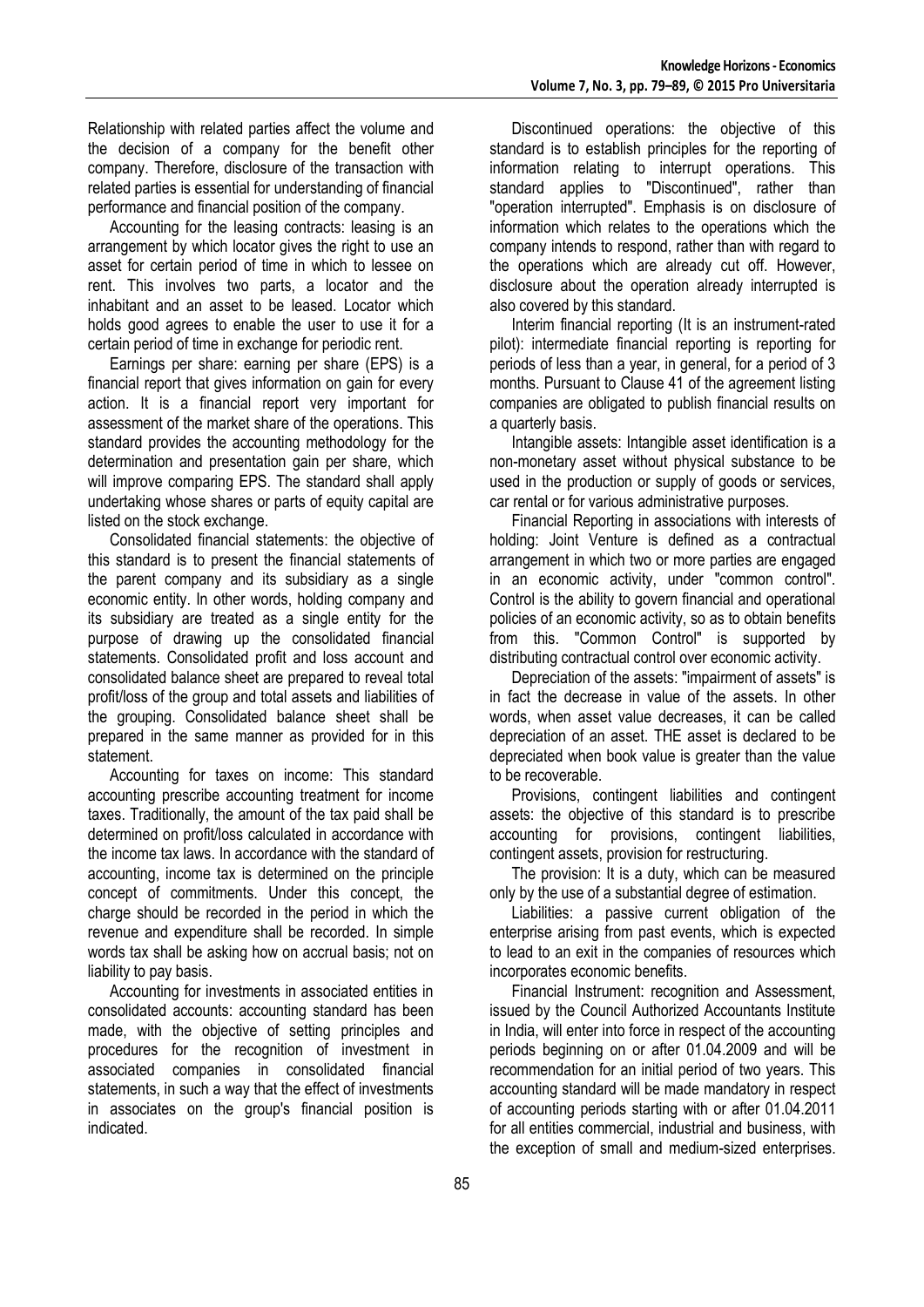The objective of this standard is to establish principles for the recognition and evaluation financial assets, financial liabilities and some contracts to buy or sell a product non-financial. Requirements for the submission of information about financial instruments are in the standard.

Financial Instrument of presentation: the objective of this standard is to establish principles for presenting financial instruments as liabilities or equity and for offsetting financial assets and financial liabilities. It shall apply for the purposes of classification financial instruments, from the point of view issuer, in financial assets, financial liabilities and equity instruments, the classification interest, dividends, losses and gains, and the circumstances in which financial assets and financial liabilities should be compensated for. Principles of this standard complement the principles for the recognition and evaluation of financial assets and financial liabilities in the accounts.

Financial instruments, information to be supplied and the review of accounting standards: the objective of this standard is to require entities to provide information in their financial situations that allow users to assess:

- important financial instruments for entity, financial position and performance;

 $-$  the nature and extent of the risks arising from financial instruments to which the entity is exposed during the period and on the date of reporting;

 $-$  the way in which the entity manages those risks.

#### *Panama*

Investment firms which provide only holdings in their shares to persons residing outside Republic of Panama which keep accounting records of outside their Republic of Panama can draw up financial reports and statements based on the law and generally accepted accounting principles of the foreign jurisdiction. However, financial statements must be accompanied by an explanation of significant differences between foreign law and the principles and International Financial Reporting Standard (IFRS), adopted by the Commission, as well as an explanation of any significant change which could be reflected in the financial statements of the investment company, in the case in which they were submitted reports or financial statements.

All of the companies, as well as subsidiaries of foreign companies are obligated to call on the services of an external auditor to perform an annual financial audit of their organization. The auditors must be authorized accountants and must comply with the accuracy of the accounting information published.

Standard rate of VAT is 5 %, except on alcoholic drinks (10 %) and tobacco products (15 %). Some of the goods and services shall be exempt from VAT: foodstuffs, medical services and business, fuel, books, and basic agricultural products. Excise duty shall be chargeable for more products, such as all products derived from tobacco and alcoholic beverages, as well as services such as cable television and mobile services. Tax rate on income is 30%. All medical expenses incurred in Panama, donations, interest on mortgage loans for housing, student loans may be deducted.

Panama operates a territorial system, by residents and non-residents are taxed only sources of income from Panama. Incomes which do not appear or do not come from sources of Panama are not subject to tax.

Tax on dividends - a tax of 10% will be levied on dividends paid out of profits. Rate is 5% on dividends paid out for profits sourced from abroad and dividends paid out in the case of export profits.

Capital gain - the unique tax of 10 %. Losses may be carried forward for 5 years at a maximum rate of 20% per year. Deducting losses may not exceed 50% of taxable income per year.

Economic space provides for an exemption from tax in respect of the following activities: offshore services, sale and transfer of shares between companies established in the field, the transfer of goods and services between companies within the zone, the sale of goods or services for visitors and passengers while they are in transit to other countries or from the ships that pass through the Channel Panama or aircraft authorized that uses ports to destinations overseas, manufacture of high technology products, services logistic and the call center.

Dividends - Dividends paid to a non-resident on registered shares are subject to 10% or 5% tax withheld at source, depending on the source of dividends, the rate is up to 20% for bearer shares.

Accrued interest - interest paid to a non-resident is subject to a tax withheld at source by 15 %.

The employer shall be required to pay an insurance education tax at a rate of 1.5 % of the remuneration; it shall also be liable to pay social security contributions in an amount equal to 11.75 % of the total remuneration of employees and must retain 8 %, the name of the employee, submit to authorities.

The tax on real estate - depending on location at rates, from 1.75% to 2.1%. The stamp duty - tax stamps must be attached to all invoices and other accounting documents certifying official transfer of goods or the provision of services without VAT. On the stamp duty is 0,001 PAB.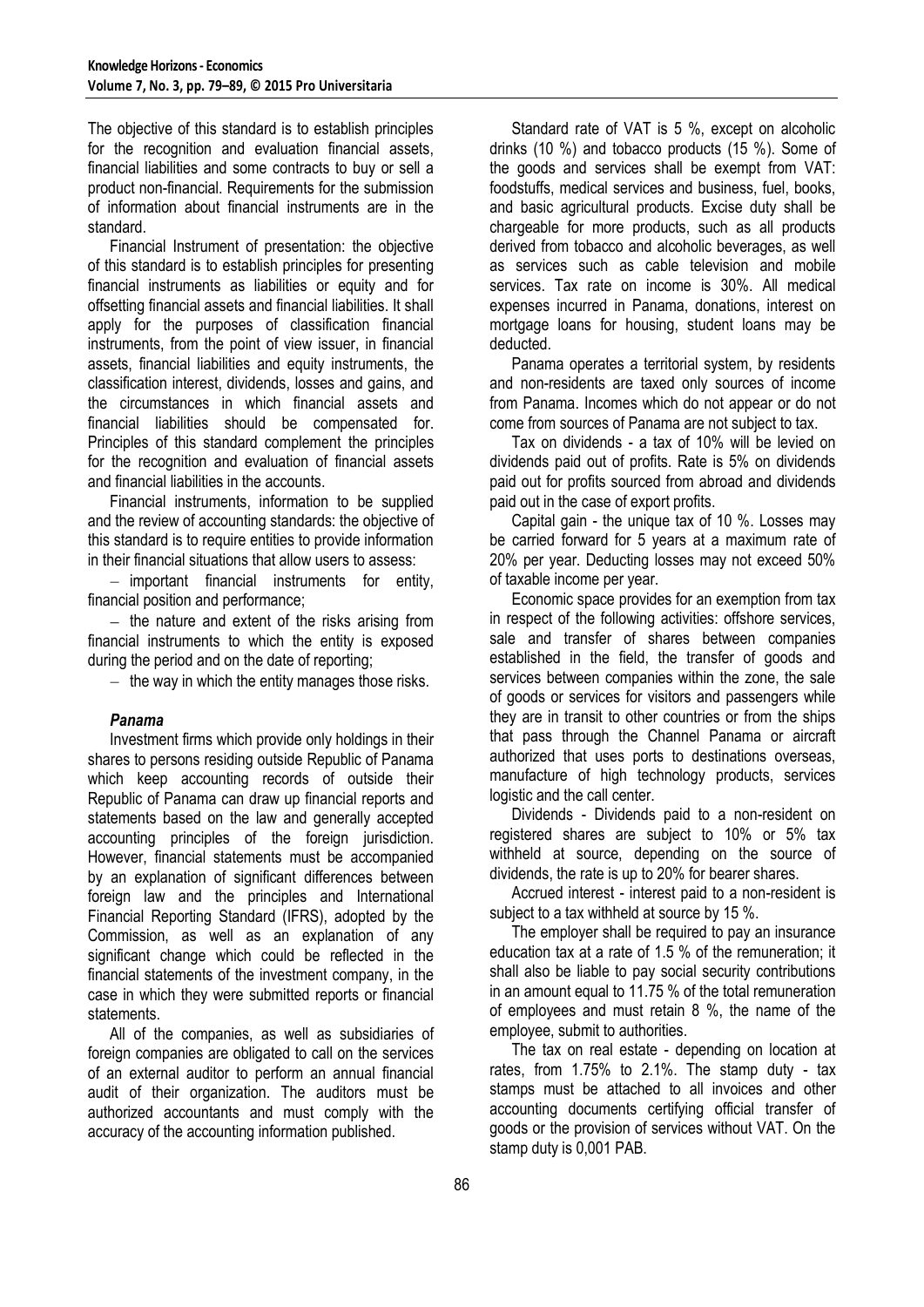Transfer Fee - transfers of immovable property shall be subject to tax at a rate of 2 % of the higher of the value of the act of transfer or land register value at the time of the transfer.

Companies operating in free trade areas Colon or free zone, except corporate headquarters licensed and multinational companies which operate in accordance with special arrangements relating to international awards for the contractor for the selection for example, Howard (Panama-Pacific), must lodge a notice of operations. These companies will be the subject of annual license fees of 1 % of the company's capital (a minimum amount 100 PAB and a maximum of 50,000 PAB).

## **4. IFRS in India and Panama**  *India*

Convergence of the Indian Accounting Standards with International Financial Reporting Standard (IFRS) has been decided at the beginning of the 2011-2012 fiscal year will offer opportunities to the industry to gather funds from outside, attract foreign investment and keeping the level of transparency.

The Institute Authorized Accountants of India (ICAI) has circulated projects exposure for consultations between the parties concerned. Once completed, a set of standards will be presented to Advisory Committee for National Accounting Standards for inspection by Manoharan TN minister, the president, CII National Committee on Standards of Accounting for, and former president, ICAI. IFRS Indian companies would be able to provide a level of equality with international colleagues, as Ind-AS, the equivalent IFRS Indian, did not allow anymore approaches financial reporting.

Ind-AS would, however, only a single approach adopted for the recognition of gains and losses on real fully, eliminating the advantages of approach on multiple elections. Exceptions to IFRS should be made only in the rarest cases where national interest is involved.

The two aspects key for corporate houses, which have been for the adoption of IFRS standards have been when corporate entities wanted to represent the foreign currency gains and losses in the accounts on a long-term basis, postponed for a period of time, and when real estate entities had to switch from percentage of completion method widespread in India now to the method of contract shall be completed as is mandated by IFRS.

The Institute Authorized Accountants in India, is the first accounting body in the country, and assumed the role of a leader, by establishing Accounting Standards Board, more than twenty-five years ago, and tried to fall in line with national and international expectations.

Today, accounting standards in India have come a long way. Listed below are some important characteristics of laying down standards of accounting system which involves all their efforts in India.

The Institute Authorized Accountants of India (ICAI) is a body member of IASC, on 21 April 1977, in order to harmonize various accounting policies and practices used in India. After what he said adoption of liberalization and globalization that rocks the cornerstone of Indian economic policies at the beginning of the 90 's, and growing trepidation arose the need to carry out an effective corporate governess, accounting standards giving an increasing importance.

While formulating accounting rules, ASB shall take into account applicable laws, customs, usages and business environment grows in the country. ASB also offers since they were taken into account and International Financial Reporting Standard (IFRS) / International Accounting Standards (IAS) issued by IASB and is trying to integrate, as far as possible, in the light conditions and existing practices in India.

The accounting standard setting, by its very nature, involves achieving an optimal balance of requirements of financial information for different interest groups having a financial stake of the reporting burden. In order to achieve a high level of consensus, as far as possible, with regard to the requirements of the interest groups is attempting to bring to the acceptance of the accounting standards.

Standards among such groups' considerable research, consulting and discussions with representatives of relevant interest groups, during the various stages of their forms become necessary.

India wishes up to the year 2015 to "adopt" an accounting system "green" to take account of environmental costs of development and reflect natural use precious resources in the generation process of national income.

# *Panama*

Accounting Standards in Panama shall be adopted by the Technical Center of the Accounting (JTC), a Government agency. Accounting Technical Center in turn, has created a commission for Financial Reporting (NOCOFIN) to develop standards and to provide guidance for their implementation. According to a site dedicated to International Financial Standards history of reporting in Panama, from mid-1990, Accounting Technical Center has made numerous attempts to adopt International Financial Reporting Standard (IFRS).

In 1998, Technical Center for Accounting adopted Resolution no. 4, which has asked for mandatory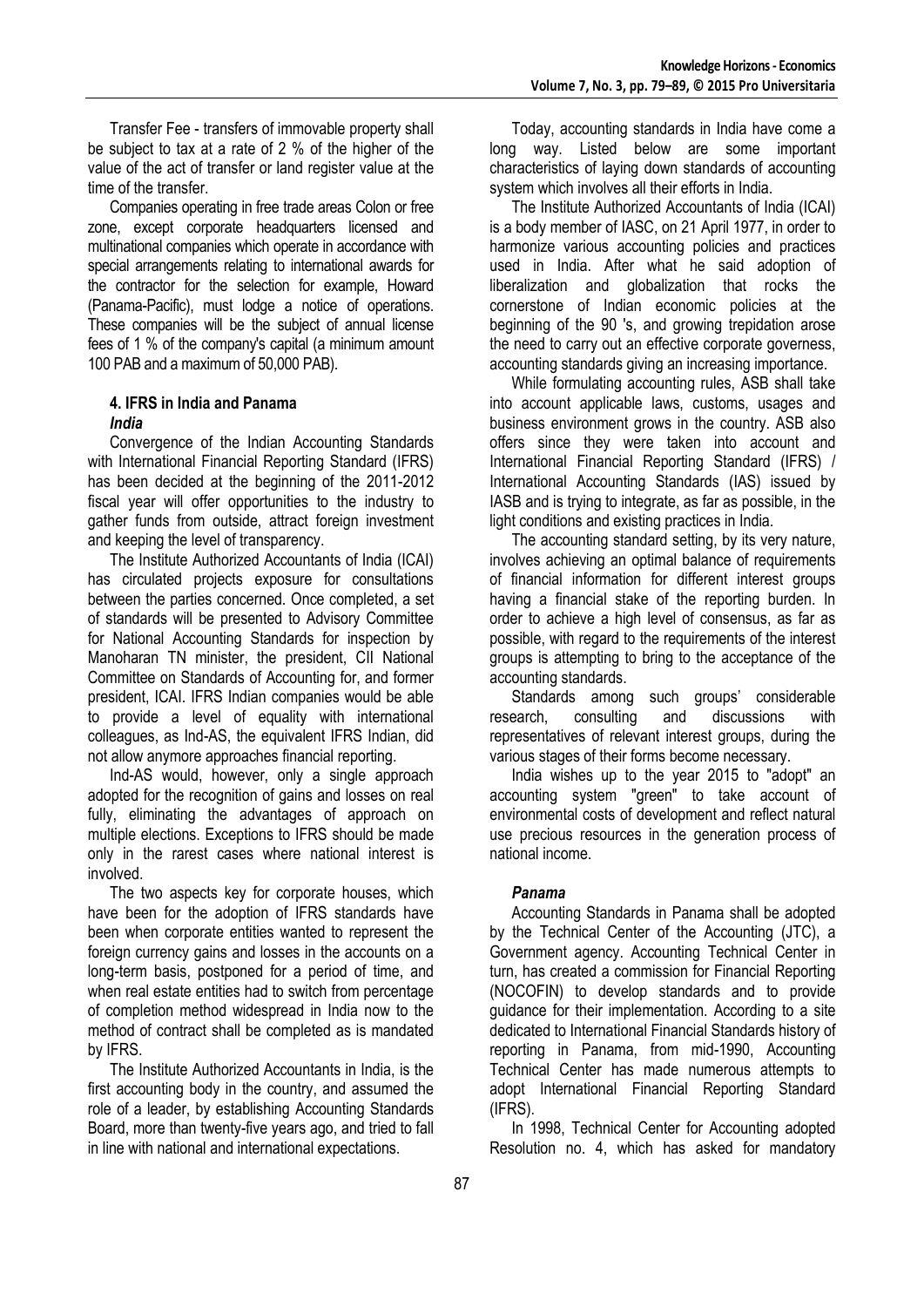application of IFRS (then known as the International Accounting Standards, or IAS) for the periods commencing on or after 1 January 1999.

This resolution, however, has been canceled by the Bank of the third of the Supreme Court in October due to a lack of legal authority the Technical Center for Accounting to establish accounting standards 2000.

Next attempt to adopt IFRS-changer in the country, in June 2003, also failed when the bank the third canceled Accounting Technical Center resolution no. 3 of 2000 on the adoption of the international. Finally, the Law no. 6 of 2005 gave the Accounting Technical Center legal powers to adopt IFRS and to include in the register all IFRS accounting standards in force.

As a result, all companies in Panama, except banks, are obliged to follow IFRS in drawing up the financial statements.

The Bulletin 2008 of the Standards of financial reporting, the Commission clarifies that IFRS are adopted in Panama issued by the International Accounting Standards Board (IASB).

Before adopting IFRS-by, Accounting Technical Center National Securities Commission adopted Agreement No 2 in 2000 and Agreement no. 8 in 2000 obligation to use, either IFRS or, generally accepted accounting principles (GAAP FY2008 earnings of the United States) for the companies' financial statements.

After seven years and two failed attempts to their adoption, International Financial Reporting Standard (IFRS) have become a set of accounting standards for primary financial statements of companies in the Republic Panama.

Panama, has converted to IFRS from 2009. Historically, up to which Panama used accounting principles which have satisfied with International Accounting Standards. We notice that no matter how developed is a country in the world, or no matter how poor population of the country, or which is economic context, they reach the need to adopt IFRS at a time.

# **5. Conclusions**

## **Audit Standards adoption in India and Panama** *India*

Standards Board of Auditors and insurance (AASB) in the Institute of Accountants Authorized in India (ICAI) draw up standards of the Audit Board and insurance (AAS), based on ISA and has recognized the importance of adoption of continue in the standards. AASB has undertaken a project on the comparison of all AAS regarding the current versions of ISA by trying to examine any significant differences.

The Institute Authorized Accountants in India was set up in 1949 to regulate the accounting profession in India. Since its establishment, the Institute has taken many measures to ensure that its members fulfill their professional duties with due care, competence and honesty. One of the steps is the creation of the practice Committee of the Audit Board, or of the Council for standards of the Audit Board and insurance, as it is now known in September, 1982.

## *Panama*

Law no. 6 of February 02 2005 (change of the law 57 of 1978) adopted on that date ISA and any modification that are going to be adopted in the future. Adoption and promulgation ISA in Panama it is the responsibility of accounting technical Council (JTC). JTC is a regulatory body established by the law 57 in 1978 and operates within the Ministry of Commerce and Industry. It is not clear who ISA have been adopted in Panama.

However, JTC has not issued its own resolutions with regard to ISA such as has been provided for in the law. None of the four professional bodies accounting has not adopted ISA for its members, such as he had seen many times in practice in other countries, in view of the fact that these standards have been adopted officially in its Statute. Again, a process of ratification or approval should be adopted in order to ISA, in such a way that the auditors to be sure what are the standards that they are obliged to follow, and at what point ISA up-to-date shall enter into force in Panama.

#### **References**

Bogdan, V., (2004), *Armonizarea contabila internationala*, Bucharest: Ed. Economica.

Choi, F., (2002), *International accounting,* New York: Editura Pretince Hall.

Choi, F.D.S., Meek, G.K., (1972), *International Accounting*, fifth edition, Ed. Pearson Education International

Demetrescu, C. G., *Istoria contabilităţii,* Bucharest: Editura Ştiinţifică.

Diaconu, Gh., (2006), *Contabilitate internatională comparaţii si armonizări,* Tîrgoviste: Editura Bibliotheca.

Feleagă, L., Feleagă, N., (2007), *Contabilitate financiară. O abordare europeană şi internaţională,* vol I, Bucharest: Editura Economică.

Feleaga, N., Malciu,L., (2004), *Provocarile contabilitatii internationale la cumpana dintre milenii*, Bucharest: Ed. Economica.

Horomnea, E., (2001), *Tratat de contabilitate. teorii, concepte, principii, standarde, aplicaţii,* vol 1, Iasi: Editura Sedcom Libris.

Horomnea, E., (2003), *Tratat de contabilitate. Teorii. Concepte. Principii. Standarde. Aplicații,* Vol. al II-lea, Iași: Editura Sedcom Libris.